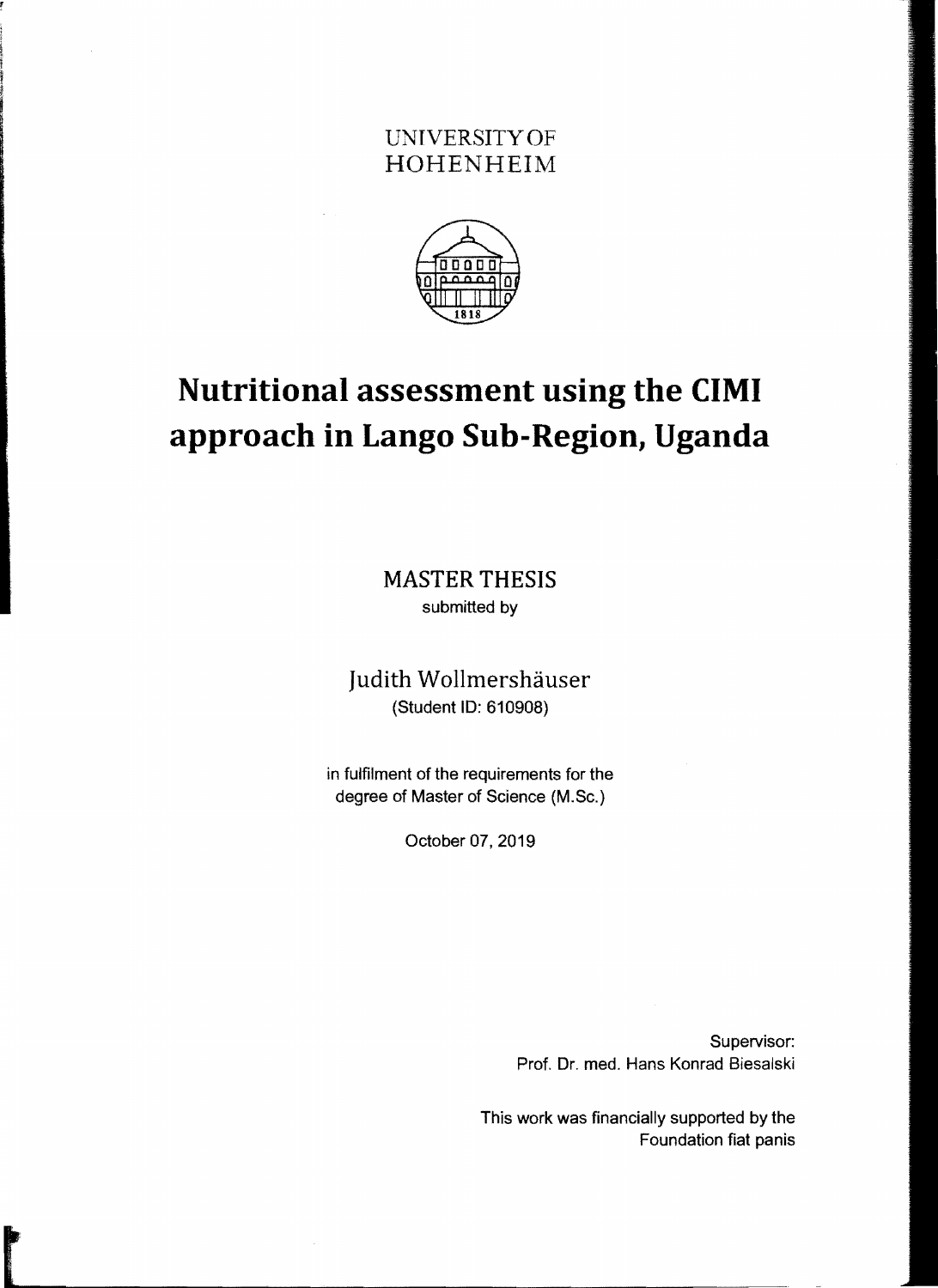## 6 **ABSTRACT**

Providing an adequate supply of nutrients is an essential component of ensuring food security. To estimate the nutrient intake at the individual level, user-friendly and precise dietary assessment tools are required. In response to that, the innovative nutrition software CIMI *(Calculator for Inadequate Micronutrient Intake)* has been developed. The mobile android application calculates the dietary intake based on food-groups and nutrition patterns. However, CIMI app is currently available to a limited number of countries (Uganda previously excluded).

In order to implement and validate the CIMI approach in Uganda, quantitative data on food consumption of 150 Ugandan women of childbearing age (20-50 years) were obtained by conducting a cross-sectional survey in Lango Sub-Region, Northern Uganda. Initially, a new app configuration (CIMI-Uganda) was constructed and adapted to the Ugandan dietary patterns, using local food composition tables and food consumption data. Furthermore, appropriate food groups were formed and common Ugandan food utensils identified for portion size estimation. The nutrient intake calculation of study participants (24-hours dietary recall method) was conducted using both, CIMI app and the standard nutrition software *NutriSurvey* (NS) as a reference method, to test ClMI-Uganda in terms of validity.

This study demonstrated a very high degree of validity for the CIMI-Uganda app in calculating individual's intake of energy, macro- and micronutrients in an Ugandan setting, which resulted from high levels of accuracy, high Pearson's correlation coefficients ( $R\geq0.75$ ) between CIMI and NS as wells as Bland-Altman plots (agreement limit: ±1.96SD). Thus, findings provide supportive evidence of the accuracy of CIMI approach as a valid easy-touse and time-saving dietary assessment tool. **In** addition, results indicated existing micronutrient inadequacies among women of childbearing age in Lango Sub-Region for vitamin A, B12 and B2, calcium and iron.

CIMI app is holding large potential for Uganda to rapidly generate high-quality datasets on individual dietary intakes on a large scale. The soon available feature of geomapping, visualizing nutritional data from different geographic locations, will additionally allow the overview of nutritional deficits of entire regions. Both represent a valuable basis to effectively counteract micronutrient gaps.